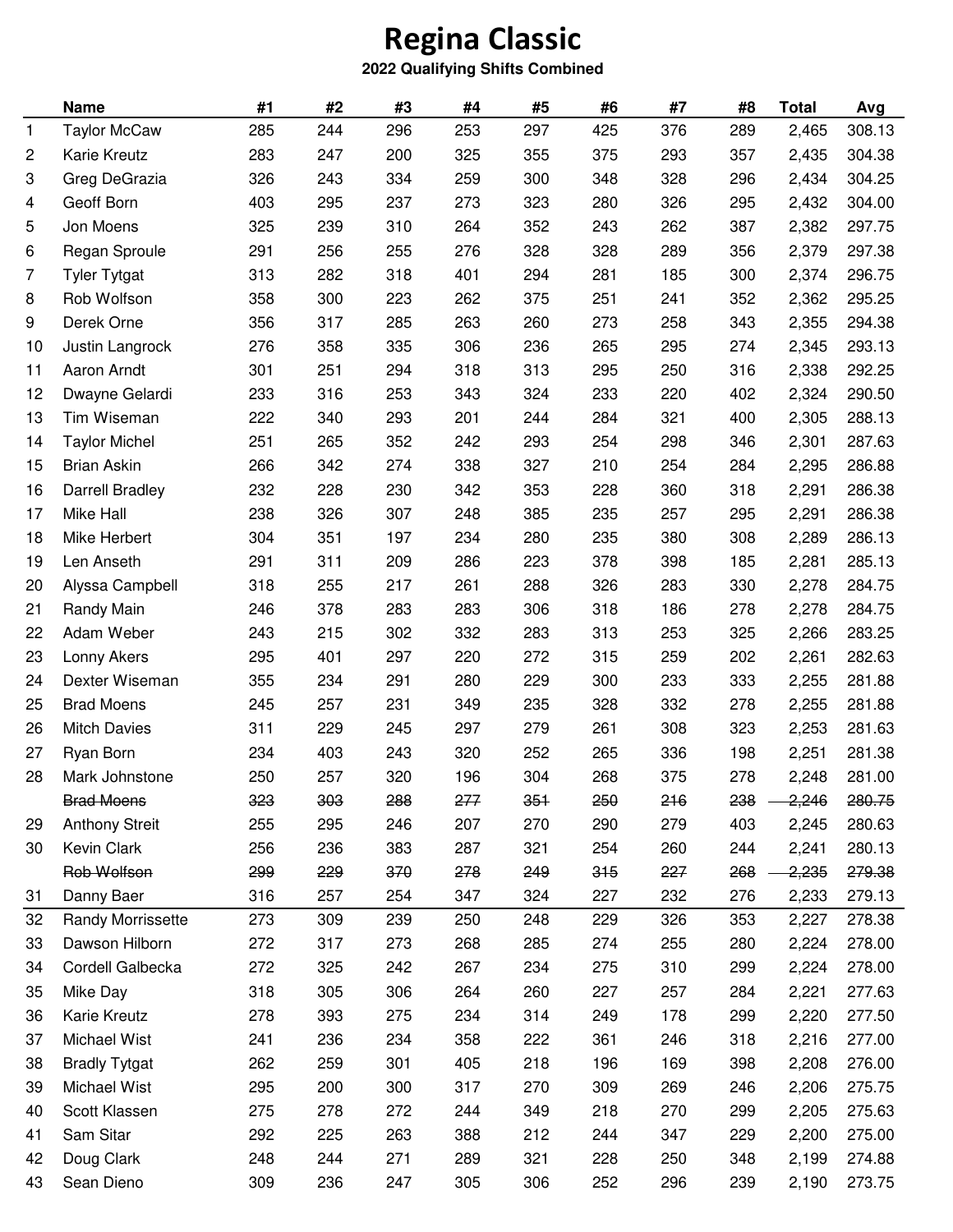| 44 | <b>Bradly Tytgat</b>     | 335 | 260 | 218 | 228 | 235 | 300 | 289 | 318 | 2,183 | 272.88 |
|----|--------------------------|-----|-----|-----|-----|-----|-----|-----|-----|-------|--------|
| 45 | Parker Anderson          | 373 | 355 | 235 | 273 | 212 | 237 | 243 | 251 | 2,179 | 272.38 |
| 46 | <b>Brett Hendrickson</b> | 334 | 235 | 273 | 308 | 212 | 312 | 244 | 259 | 2,177 | 272.13 |
| 47 | Joe Fleming              | 285 | 306 | 243 | 273 | 263 | 246 | 320 | 238 | 2,174 | 271.75 |
| 48 | <b>Taylor McCaw</b>      | 246 | 247 | 268 | 316 | 220 | 300 | 277 | 300 | 2,174 | 271.75 |
| 49 | Dylan Stevenson          | 250 | 229 | 303 | 286 | 355 | 237 | 221 | 292 | 2,173 | 271.63 |
| 50 | Ryan O'Callaghan         | 277 | 315 | 325 | 245 | 316 | 177 | 218 | 297 | 2,170 | 271.25 |
| 51 | Dannyll Challis          | 288 | 194 | 250 | 396 | 169 | 337 | 306 | 229 | 2,169 | 271.13 |
| 52 | Jessica Baer             | 283 | 225 | 289 | 309 | 240 | 241 | 316 | 264 | 2,167 | 270.88 |
| 53 | Garry Fehr               | 239 | 301 | 235 | 235 | 331 | 269 | 248 | 305 | 2,163 | 270.38 |
| 54 | Don Salmond              | 293 | 251 | 354 | 225 | 226 | 193 | 415 | 205 | 2,162 | 270.25 |
| 55 | Karie Kreutz             | 288 | 259 | 351 | 228 | 267 | 290 | 218 | 260 | 2,161 | 270.13 |
| 56 | <b>Mitch Davies</b>      | 292 | 272 | 219 | 260 | 336 | 270 | 263 | 249 | 2,161 | 270.13 |
| 57 | <b>Corey Downing</b>     | 241 | 281 | 283 | 302 | 242 | 202 | 273 | 335 | 2,159 | 269.88 |
| 58 | Shawn Schwartz           | 258 | 236 | 229 | 287 | 252 | 237 | 298 | 357 | 2,154 | 269.25 |
| 59 | Colton Youzwa            | 277 | 329 | 204 | 256 | 181 | 299 | 307 | 291 | 2,144 | 268.00 |
| 60 | Ryan O'Callaghan         | 230 | 266 | 261 | 232 | 211 | 297 | 318 | 329 | 2,144 | 268.00 |
| 61 | <b>Brad Wilton</b>       | 218 | 249 | 185 | 308 | 325 | 261 | 300 | 297 | 2,143 | 267.88 |
| 62 | Aaron Alblas             | 260 | 254 | 245 | 298 | 243 | 209 | 268 | 358 | 2,135 | 266.88 |
| 63 | Dexter Wiseman           | 212 | 306 | 308 | 266 | 240 | 289 | 208 | 301 | 2,130 | 266.25 |
| 64 | Erik Kjos                | 232 | 251 | 176 | 291 | 284 | 260 | 309 | 325 | 2,128 | 266.00 |
| 65 | Julie Bayne              | 306 | 295 | 219 | 279 | 298 | 243 | 195 | 293 | 2,128 | 266.00 |
| 66 | Cary Snyder              | 234 | 273 | 222 | 240 | 341 | 249 | 287 | 277 | 2,123 | 265.38 |
| 67 | <b>Tyson Nelson</b>      | 274 | 265 | 346 | 273 | 256 | 199 | 235 | 273 | 2,121 | 265.13 |
| 68 | Darren Hiibner           | 305 | 197 | 189 | 239 | 295 | 288 | 253 | 355 | 2,121 | 265.13 |
| 69 | <b>Taylor McCaw</b>      | 243 | 222 | 285 | 371 | 310 | 174 | 255 | 254 | 2,114 | 264.25 |
| 70 | Scott Klassen            | 257 | 275 | 253 | 259 | 182 | 315 | 288 | 282 | 2,111 | 263.88 |
| 71 | Danny Baer               | 270 | 244 | 176 | 295 | 224 | 293 | 360 | 247 | 2,109 | 263.63 |
| 72 | <b>Trevor Cook</b>       | 303 | 224 | 268 | 219 | 232 | 337 | 248 | 278 | 2,109 | 263.63 |
| 73 | Greg DeGrazia            | 325 | 260 | 251 | 194 | 253 | 327 | 287 | 207 | 2,104 | 263.00 |
| 74 | Sam Gelardi              | 279 | 270 | 258 | 295 | 226 | 238 | 255 | 282 | 2,103 | 262.88 |
| 75 | Colton Youzwa            | 280 | 221 | 286 | 252 | 211 | 259 | 353 | 238 | 2,100 | 262.50 |
| 76 | <b>Brad Rusnak</b>       | 240 | 360 | 263 | 251 | 226 | 308 | 160 | 286 | 2,094 | 261.75 |
| 77 | lan Howe                 | 234 | 293 | 195 | 281 | 263 | 363 | 218 | 246 | 2,093 | 261.63 |
| 78 | Ron Perry                | 246 | 277 | 315 | 276 | 222 | 292 | 251 | 213 | 2,092 | 261.50 |
| 79 | Dexter Wiseman           | 303 | 282 | 285 | 276 | 245 | 216 | 273 | 203 | 2,083 | 260.38 |
| 80 | <b>Brian Earl</b>        | 181 | 178 | 256 | 425 | 276 | 243 | 295 | 229 | 2,083 | 260.38 |
| 81 | Chris Halkyard           | 233 | 169 | 370 | 237 | 202 | 256 | 312 | 302 | 2,081 | 260.13 |
| 82 | <b>Corey Downing</b>     | 241 | 275 | 232 | 208 | 252 | 227 | 328 | 318 | 2,081 | 260.13 |
| 83 | Cathy McPhee             | 316 | 240 | 240 | 309 | 282 | 270 | 213 | 210 | 2,080 | 260.00 |
| 84 | Kevin Holdsworth         | 291 | 319 | 183 | 303 | 256 | 313 | 202 | 213 | 2,080 | 260.00 |
| 85 | Ken Blacke               | 291 | 243 | 201 | 196 | 257 | 295 | 373 | 224 | 2,080 | 260.00 |
| 86 | Curtis Heron             | 164 | 284 | 287 | 362 | 266 | 178 | 223 | 312 | 2,076 | 259.50 |
| 87 | Chris Bradford           | 202 | 247 | 264 | 321 | 358 | 258 | 180 | 245 | 2,075 | 259.38 |
| 88 | <b>Brian Earl</b>        | 215 | 225 | 341 | 313 | 222 | 210 | 314 | 235 | 2,075 | 259.38 |
| 89 | Colton Youzwa            | 255 | 195 | 299 | 343 | 194 | 277 | 278 | 234 | 2,075 | 259.38 |
| 90 | Nelson Frank             | 263 | 282 | 278 | 274 | 253 | 238 | 237 | 248 | 2,073 | 259.13 |
| 91 | Chris Bradford           | 243 | 275 | 276 | 230 | 286 | 236 | 296 | 230 | 2,072 | 259.00 |
| 92 | Crystal Hiibner          | 308 | 313 | 300 | 297 | 233 | 217 | 197 | 204 | 2,069 | 258.63 |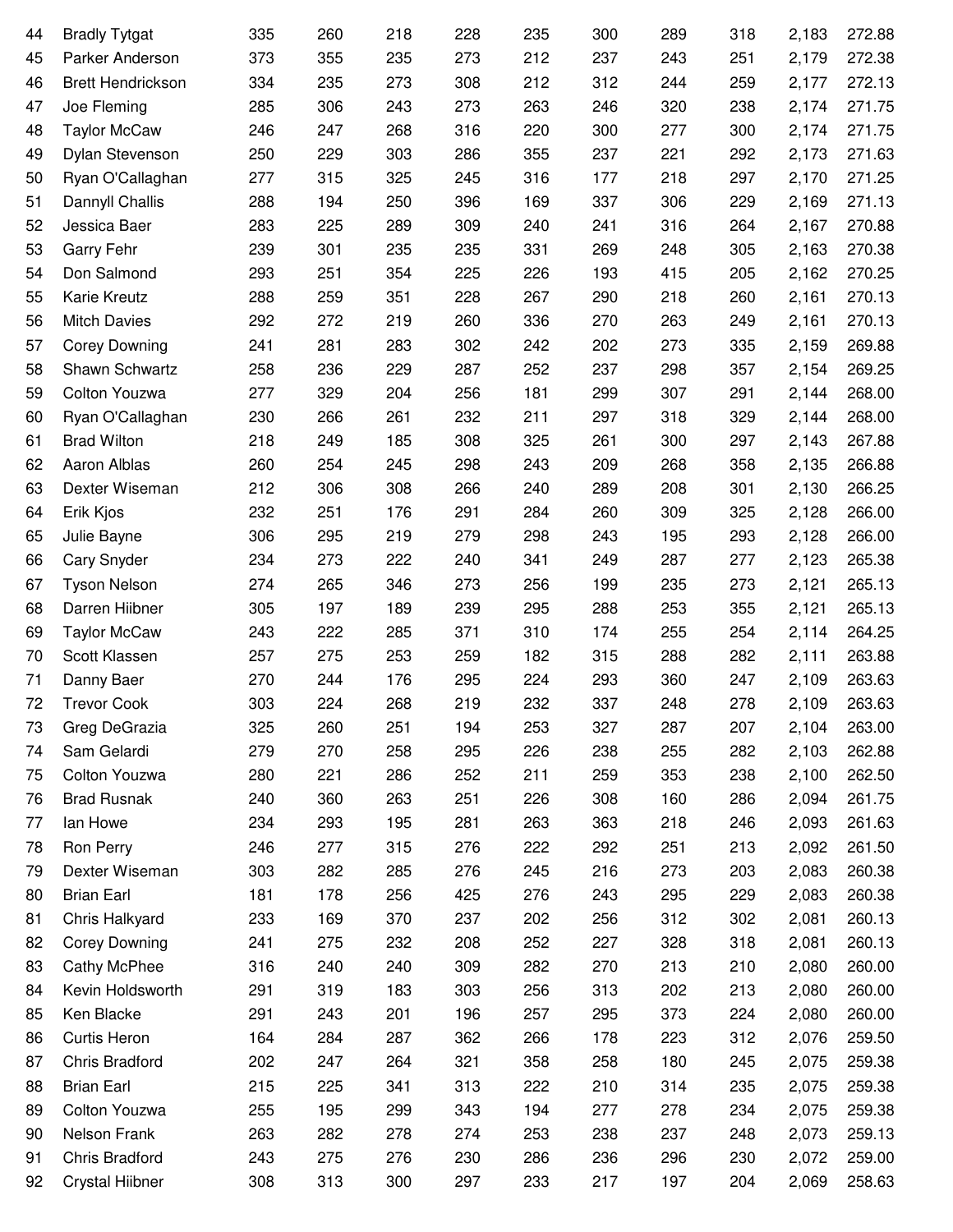| 93  | Jacob Genaille         | 247 | 240 | 220 | 243 | 298 | 253 | 255 | 312 | 2,068 | 258.50 |
|-----|------------------------|-----|-----|-----|-----|-----|-----|-----|-----|-------|--------|
| 94  | Jeff Hiibner           | 232 | 229 | 327 | 205 | 267 | 279 | 189 | 337 | 2,065 | 258.13 |
| 95  | Dawson Hilborn         | 270 | 202 | 193 | 318 | 259 | 281 | 251 | 288 | 2,062 | 257.75 |
| 96  | Paul Loran             | 282 | 262 | 282 | 244 | 290 | 220 | 223 | 256 | 2,059 | 257.38 |
| 97  | Ryan Edwards           | 238 | 220 | 304 | 228 | 247 | 221 | 351 | 247 | 2,056 | 257.00 |
| 98  | <b>Trevor Cook</b>     | 309 | 297 | 239 | 212 | 250 | 283 | 257 | 207 | 2,054 | 256.75 |
| 99  | Parker Anderson        | 283 | 213 | 206 | 244 | 248 | 220 | 300 | 338 | 2,052 | 256.50 |
| 100 | Jenn Baker             | 194 | 253 | 236 | 295 | 291 | 243 | 289 | 248 | 2,049 | 256.13 |
| 101 | <b>Adam Martin</b>     | 359 | 219 | 213 | 340 | 199 | 272 | 205 | 240 | 2,047 | 255.88 |
| 102 | <b>Rich Weber</b>      | 241 | 349 | 244 | 214 | 295 | 193 | 236 | 275 | 2,047 | 255.88 |
| 103 | Jeff Hiibner           | 229 | 302 | 191 | 220 | 301 | 209 | 251 | 344 | 2,047 | 255.88 |
| 104 | Dylan Stevenson        | 274 | 290 | 256 | 260 | 220 | 212 | 253 | 280 | 2,045 | 255.63 |
| 105 | Kale Stroh             | 240 | 221 | 284 | 227 | 267 | 251 | 244 | 303 | 2,037 | 254.63 |
| 106 | <b>Cam Louttit</b>     | 263 | 305 | 223 | 252 | 287 | 221 | 251 | 225 | 2,027 | 253.38 |
| 107 | Simon Hewitt           | 244 | 221 | 204 | 363 | 240 | 295 | 229 | 231 | 2,027 | 253.38 |
| 108 | <b>Zach Nilson</b>     | 243 | 218 | 289 | 234 | 242 | 237 | 223 | 340 | 2,026 | 253.25 |
| 109 | Robbie Hendrickson     | 265 | 275 | 255 | 179 | 259 | 259 | 288 | 245 | 2,025 | 253.13 |
| 110 | Bev Magnus             | 251 | 188 | 266 | 235 | 279 | 317 | 214 | 275 | 2,025 | 253.13 |
| 111 | Dwayne Gelardi         | 236 | 246 | 169 | 233 | 333 | 237 | 285 | 275 | 2,014 | 251.75 |
| 112 | Dylan Groleau          | 275 | 229 | 299 | 190 | 318 | 208 | 232 | 261 | 2,012 | 251.50 |
| 113 | Doug Clark             | 226 | 200 | 303 | 213 | 196 | 243 | 246 | 384 | 2,011 | 251.38 |
| 114 | Don Salmond            | 328 | 303 | 262 | 324 | 203 | 173 | 214 | 203 | 2,010 | 251.25 |
| 115 | <b>Cary Snyder</b>     | 254 | 277 | 217 | 314 | 235 | 267 | 261 | 183 | 2,008 | 251.00 |
| 116 | Darren Hiibner         | 249 | 304 | 217 | 223 | 233 | 197 | 321 | 262 | 2,006 | 250.75 |
| 117 | Jenn Baker             | 204 | 282 | 179 | 202 | 204 | 282 | 314 | 338 | 2,005 | 250.63 |
| 118 | Ken Blacke             | 206 | 176 | 236 | 293 | 350 | 248 | 234 | 261 | 2,004 | 250.50 |
| 119 | Erik Kjos              | 272 | 175 | 228 | 303 | 273 | 238 | 231 | 283 | 2,003 | 250.38 |
| 120 | Ryan O'Callaghan       | 280 | 210 | 190 | 271 | 207 | 296 | 327 | 221 | 2,002 | 250.25 |
| 121 | Greg DeGrazia          | 250 | 268 | 251 | 213 | 242 | 271 | 268 | 237 | 2,000 | 250.00 |
| 122 | Shawn Schwartz         | 276 | 251 | 240 | 335 | 256 | 234 | 201 | 206 | 1,999 | 249.88 |
| 123 | Marcello Juricic       | 222 | 278 | 263 | 278 | 211 | 279 | 210 | 256 | 1,997 | 249.63 |
| 124 | <b>Blair Pizzey</b>    | 198 | 252 | 218 | 237 | 306 | 247 | 255 | 283 | 1,996 | 249.50 |
| 125 | <b>Crystal Hiibner</b> | 246 | 249 | 172 | 326 | 279 | 244 | 286 | 192 | 1,994 | 249.25 |
| 126 | Colton Youzwa          | 245 | 268 | 196 | 250 | 293 | 246 | 205 | 290 | 1,993 | 249.13 |
| 127 | Scott Buchanan         | 170 | 240 | 256 | 193 | 245 | 299 | 294 | 296 | 1,993 | 249.13 |
| 128 | <b>Cary Snyder</b>     | 275 | 222 | 285 | 280 | 261 | 272 | 232 | 164 | 1,991 | 248.88 |
| 129 | Jamie Dufault          | 203 | 255 | 290 | 234 | 258 | 315 | 226 | 210 | 1,991 | 248.88 |
| 130 | <b>Curtis Dunis</b>    | 223 | 265 | 286 | 228 | 283 | 263 | 232 | 208 | 1,988 | 248.50 |
| 131 | Emma-Jean Ostrikoff    | 212 | 175 | 245 | 352 | 251 | 231 | 243 | 279 | 1,988 | 248.50 |
| 132 | Sean Dieno             | 179 | 299 | 239 | 257 | 213 | 321 | 164 | 314 | 1,986 | 248.25 |
| 133 | Geno Ziebarth          | 234 | 278 | 203 | 271 | 288 | 229 | 248 | 234 | 1,985 | 248.13 |
| 134 | <b>Blair Pizzey</b>    | 234 | 229 | 224 | 191 | 288 | 221 | 301 | 296 | 1,984 | 248.00 |
| 135 | <b>Blair Pizzey</b>    | 201 | 249 | 290 | 195 | 236 | 255 | 310 | 248 | 1,984 | 248.00 |
| 136 | Aaron Alblas           | 291 | 235 | 189 | 221 | 301 | 254 | 302 | 189 | 1,982 | 247.75 |
| 137 | Sam Gelardi            | 237 | 218 | 218 | 206 | 268 | 261 | 274 | 300 | 1,982 | 247.75 |
| 138 | <b>Barry Urquhart</b>  | 289 | 221 | 210 | 369 | 241 | 209 | 240 | 202 | 1,981 | 247.63 |
| 139 | Kalyn Robinson         | 292 | 243 | 278 | 200 | 186 | 307 | 239 | 230 | 1,975 | 246.88 |
| 140 | <b>Brad Wilton</b>     | 192 | 292 | 266 | 313 | 238 | 198 | 193 | 283 | 1,975 | 246.88 |
| 141 | Mike Herbert           | 208 | 245 | 295 | 290 | 272 | 165 | 313 | 184 | 1,972 | 246.50 |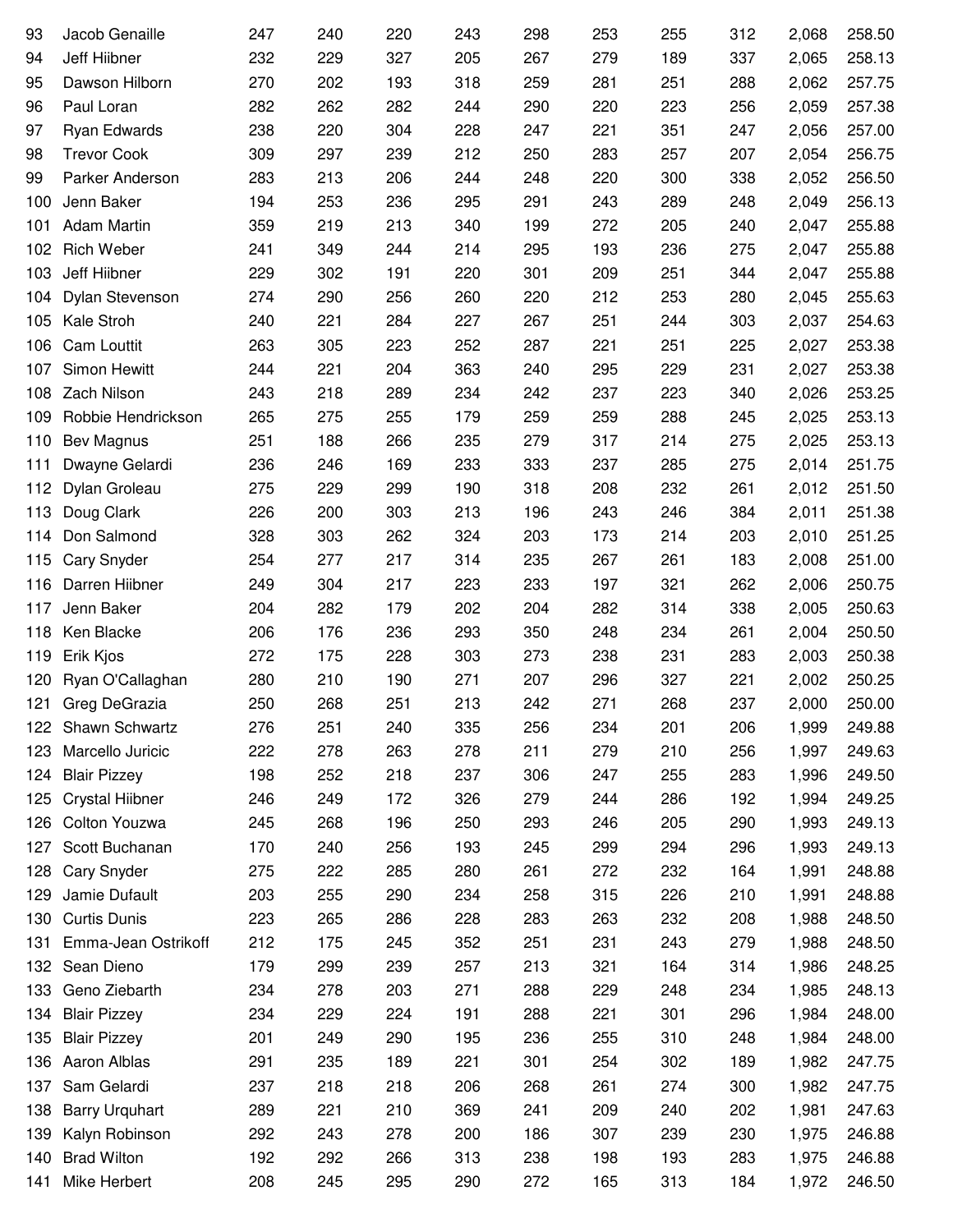| 142 | Kevin Holdsworth         | 260 | 235 | 218 | 350 | 242 | 294 | 183 | 190 | 1,972 | 246.50 |
|-----|--------------------------|-----|-----|-----|-----|-----|-----|-----|-----|-------|--------|
| 143 | Scott Hauca              | 218 | 282 | 234 | 333 | 204 | 203 | 240 | 253 | 1,967 | 245.88 |
| 144 | Jay Crawford             | 261 | 219 | 310 | 229 | 306 | 211 | 260 | 169 | 1,965 | 245.63 |
| 145 | Bev Magnus               | 209 | 163 | 259 | 257 | 286 | 258 | 245 | 283 | 1,960 | 245.00 |
| 146 | Marcello Juricic         | 268 | 303 | 256 | 227 | 215 | 271 | 201 | 217 | 1,958 | 244.75 |
| 147 | Jenn Baker               | 262 | 307 | 193 | 231 | 221 | 293 | 197 | 254 | 1,958 | 244.75 |
| 148 | <b>Rylan Willier</b>     | 237 | 275 | 260 | 224 | 293 | 215 | 251 | 202 | 1,957 | 244.63 |
| 149 | Keeran Pillai            | 311 | 232 | 228 | 219 | 279 | 195 | 277 | 211 | 1,952 | 244.00 |
| 150 | <b>Brett Hendrickson</b> | 251 | 211 | 333 | 224 | 263 | 188 | 248 | 233 | 1,951 | 243.88 |
| 151 | Shauna Laisnez           | 211 | 298 | 228 | 246 | 227 | 250 | 250 | 239 | 1,949 | 243.63 |
| 152 | Damara Halvorson         | 231 | 242 | 243 | 281 | 252 | 250 | 224 | 226 | 1,949 | 243.63 |
| 153 | Derek Gall               | 243 | 205 | 226 | 223 | 316 | 283 | 227 | 226 | 1,949 | 243.63 |
| 154 | Deanna Goring            | 250 | 255 | 220 | 266 | 210 | 196 | 243 | 308 | 1,948 | 243.50 |
| 155 | John Willcott            | 256 | 240 | 227 | 204 | 264 | 267 | 211 | 278 | 1,947 | 243.38 |
| 156 | Josie Brooks             | 248 | 249 | 240 | 196 | 243 | 237 | 333 | 196 | 1,942 | 242.75 |
| 157 | Parker Anderson          | 251 | 232 | 251 | 260 | 246 | 201 | 224 | 277 | 1,942 | 242.75 |
| 158 | <b>Riley Knaus</b>       | 238 | 171 | 217 | 296 | 266 | 273 | 215 | 263 | 1,939 | 242.38 |
| 159 | Ken Blacke               | 207 | 205 | 268 | 291 | 233 | 214 | 258 | 261 | 1,937 | 242.13 |
| 160 | Derek Gall               | 269 | 206 | 240 | 233 | 178 | 310 | 299 | 201 | 1,936 | 242.00 |
| 161 | Karen Armstrong          | 266 | 243 | 195 | 266 | 270 | 213 | 213 | 268 | 1,934 | 241.75 |
| 162 | David Sisko              | 193 | 204 | 277 | 245 | 237 | 290 | 304 | 181 | 1,931 | 241.38 |
| 163 | Sean Dieno               | 261 | 217 | 293 | 202 | 217 | 251 | 244 | 245 | 1,930 | 241.25 |
| 164 | Kurt Huber               | 255 | 296 | 223 | 176 | 239 | 328 | 208 | 203 | 1,928 | 241.00 |
| 165 | Jarrett Thompson         | 164 | 226 | 212 | 284 | 220 | 203 | 271 | 348 | 1,928 | 241.00 |
| 166 | Jim Norkus               | 245 | 283 | 242 | 273 | 228 | 215 | 227 | 214 | 1,927 | 240.88 |
| 167 | <b>Tyler Vandale</b>     | 315 | 231 | 235 | 161 | 292 | 225 | 190 | 275 | 1,924 | 240.50 |
| 168 | Derek Gall               | 280 | 193 | 274 | 243 | 229 | 263 | 253 | 188 | 1,923 | 240.38 |
| 169 | Shauna Laisnez           | 260 | 283 | 182 | 241 | 236 | 274 | 199 | 247 | 1,922 | 240.25 |
| 170 | <b>Tyler Vandale</b>     | 193 | 208 | 245 | 313 | 181 | 218 | 332 | 231 | 1,921 | 240.13 |
| 171 | Sheldon Wiesberger       | 241 | 272 | 267 | 221 | 256 | 203 | 218 | 241 | 1,919 | 239.88 |
| 172 | <b>Brett Hendrickson</b> | 232 | 212 | 214 | 223 | 310 | 252 | 219 | 256 | 1,918 | 239.75 |
| 173 | Jacob Genaille           | 221 | 317 | 221 | 265 | 179 | 183 | 287 | 243 | 1,916 | 239.50 |
| 174 | Jesse Millham            | 240 | 219 | 279 | 226 | 259 | 225 | 243 | 224 | 1,915 | 239.38 |
| 175 | Darryl Wood              | 276 | 190 | 251 | 232 | 226 | 260 | 241 | 232 | 1,908 | 238.50 |
| 176 | <b>Rich Weber</b>        | 306 | 204 | 213 | 191 | 293 | 240 | 283 | 175 | 1,905 | 238.13 |
| 177 | Darryl Wood              | 311 | 226 | 210 | 231 | 228 | 228 | 247 | 221 | 1,902 | 237.75 |
| 178 | Julie Bayne              | 240 | 318 | 187 | 199 | 209 | 233 | 249 | 266 | 1,901 | 237.63 |
| 179 | Aaron Humeny             | 132 | 241 | 263 | 223 | 258 | 298 | 229 | 255 | 1,899 | 237.38 |
| 180 | Darcy Goring             | 282 | 195 | 227 | 266 | 259 | 244 | 217 | 208 | 1,898 | 237.25 |
| 181 | Doug Clark               | 220 | 257 | 218 | 246 | 263 | 275 | 341 | 75  | 1,895 | 236.88 |
| 182 | <b>Tyson Nelson</b>      | 211 | 209 | 207 | 319 | 249 | 227 | 238 | 234 | 1,894 | 236.75 |
| 183 | <b>Trevor Cook</b>       | 201 | 275 | 215 | 252 | 199 | 303 | 215 | 230 | 1,890 | 236.25 |
| 184 | <b>Cathy McPhee</b>      | 186 | 303 | 180 | 167 | 308 | 250 | 238 | 250 | 1,882 | 235.25 |
| 185 | Dave Bauer               | 284 | 199 | 259 | 320 | 226 | 180 | 180 | 232 | 1,880 | 235.00 |
| 186 | <b>Trevor Rae</b>        | 185 | 221 | 250 | 222 | 320 | 250 | 209 | 222 | 1,879 | 234.88 |
| 187 | Scott Buchanan           | 243 | 220 | 209 | 227 | 276 | 228 | 293 | 180 | 1,876 | 234.50 |
| 188 | Curtis Kaplan            | 183 | 319 | 204 | 306 | 186 | 198 | 275 | 202 | 1,873 | 234.13 |
| 189 | <b>Curtis Dunis</b>      | 225 | 259 | 233 | 205 | 228 | 193 | 237 | 293 | 1,873 | 234.13 |
| 190 | Sam Sitar                | 217 | 265 | 167 | 201 | 383 | 218 | 253 | 167 | 1,871 | 233.88 |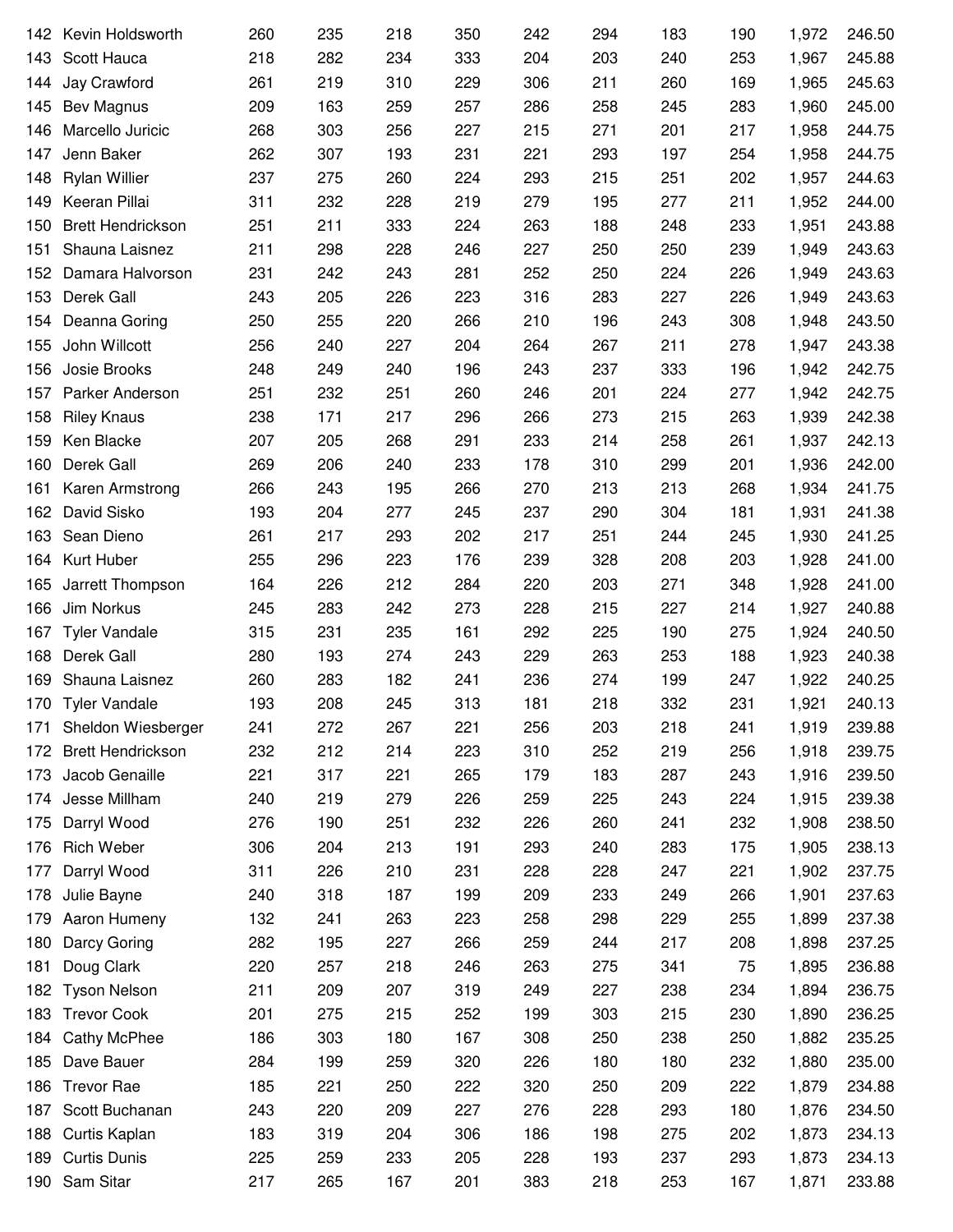| 191 | Derek Sabourin           | 233 | 158 | 166 | 265 | 292 | 274 | 224 | 259 | 1,871 | 233.88 |
|-----|--------------------------|-----|-----|-----|-----|-----|-----|-----|-----|-------|--------|
| 192 | <b>Garth Bauer</b>       | 200 | 249 | 267 | 213 | 239 | 205 | 279 | 213 | 1,865 | 233.13 |
| 193 | Josie Brooks             | 167 | 244 | 182 | 230 | 266 | 223 | 275 | 272 | 1,859 | 232.38 |
| 194 | Cam Louttit              | 225 | 218 | 166 | 251 | 208 | 220 | 231 | 340 | 1,859 | 232.38 |
| 195 | Emma-Jean Ostrikoff      | 171 | 271 | 279 | 286 | 220 | 201 | 231 | 196 | 1,855 | 231.88 |
| 196 | Cole Krochak             | 199 | 285 | 227 | 200 | 206 | 290 | 188 | 259 | 1,854 | 231.75 |
| 197 | <b>Tracey Holdsworth</b> | 189 | 242 | 176 | 219 | 192 | 283 | 313 | 237 | 1,851 | 231.38 |
| 198 | Josh Filion              | 242 | 184 | 257 | 301 | 266 | 161 | 228 | 211 | 1,850 | 231.25 |
| 199 | Michelle Manton          | 179 | 265 | 252 | 237 | 208 | 239 | 194 | 274 | 1,848 | 231.00 |
| 200 | Larissa Long             | 232 | 253 | 189 | 224 | 178 | 249 | 300 | 222 | 1,847 | 230.88 |
| 201 | <b>Trevor Rae</b>        | 198 | 280 | 252 | 194 | 212 | 258 | 196 | 256 | 1,846 | 230.75 |
| 202 | <b>Rylan Willier</b>     | 288 | 128 | 270 | 273 | 203 | 215 | 247 | 219 | 1,843 | 230.38 |
| 203 | Matt Eisenhauer          | 221 | 183 | 303 | 195 | 254 | 266 | 227 | 194 | 1,843 | 230.38 |
| 204 | Aaron Humenny            | 253 | 216 | 194 | 263 | 192 | 242 | 330 | 152 | 1,842 | 230.25 |
| 205 | Akeira Anseth            | 196 | 311 | 261 | 244 | 206 | 210 | 224 | 188 | 1,840 | 230.00 |
| 206 | Michael Hall             | 300 | 219 | 219 | 291 | 214 | 241 | 262 | 93  | 1,839 | 229.88 |
| 207 | Scott Hauca              | 237 | 210 | 206 | 170 | 185 | 313 | 284 | 231 | 1,836 | 229.50 |
| 208 | Sam Gelardi              | 303 | 257 | 202 | 176 | 219 | 181 | 211 | 287 | 1,836 | 229.50 |
| 209 | Kurt Huber               | 266 | 182 | 268 | 226 | 239 | 213 | 201 | 241 | 1,836 | 229.50 |
| 210 | Darryl Bailey            | 196 | 207 | 289 | 218 | 170 | 247 | 295 | 210 | 1,832 | 229.00 |
| 211 | John Willcott            | 204 | 207 | 210 | 237 | 222 | 305 | 170 | 272 | 1,827 | 228.38 |
| 212 | Jon Willcott             | 169 | 321 | 232 | 225 | 215 | 240 | 204 | 215 | 1,821 | 227.63 |
| 213 | Greg DeGrazia            | 272 | 255 | 232 | 233 | 321 | 219 | 248 | 40  | 1,820 | 227.50 |
| 214 | Cole Krochak             | 184 | 206 | 218 | 220 | 224 | 315 | 212 | 241 | 1,820 | 227.50 |
| 215 | Scott Hauca              | 254 | 173 | 216 | 214 | 205 | 216 | 268 | 273 | 1,819 | 227.38 |
| 216 | lan Howe                 | 181 | 187 | 253 | 308 | 220 | 230 | 217 | 217 | 1,813 | 226.63 |
| 217 | Zach Nilson              | 176 | 257 | 253 | 207 | 259 | 189 | 306 | 159 | 1,806 | 225.75 |
| 218 | <b>Barry Urquhart</b>    | 210 | 197 | 230 | 222 | 238 | 270 | 218 | 221 | 1,806 | 225.75 |
|     | 219 Akeira Anseth        | 235 | 240 | 237 | 166 | 210 | 298 | 207 | 211 | 1,804 | 225.50 |
| 220 | Dylan Groleau            | 220 | 215 | 271 | 246 | 216 | 199 | 194 | 228 | 1,789 | 223.63 |
| 221 | Doug Clark               | 247 | 258 | 236 | 258 | 224 | 238 | 222 | 98  | 1,781 | 222.63 |
| 222 | <b>Adam Martin</b>       | 231 | 187 | 232 | 243 | 217 | 219 | 218 | 233 | 1,780 | 222.50 |
| 223 | Curtis Heron             | 203 | 199 | 264 | 194 | 272 | 228 | 201 | 218 | 1,779 | 222.38 |
| 224 | Ryan Edwards             | 232 | 208 | 193 | 212 | 219 | 234 | 238 | 236 | 1,772 | 221.50 |
| 225 | Dylan Gosselin           | 253 | 185 | 195 | 223 | 256 | 257 | 156 | 244 | 1,769 | 221.13 |
| 226 | Ron Perry                | 243 | 212 | 193 | 271 | 245 | 217 | 224 | 158 | 1,763 | 220.38 |
| 227 | Alycia Mann              | 252 | 215 | 171 | 182 | 188 | 229 | 305 | 221 | 1,763 | 220.38 |
| 228 | Geno Ziebarth            | 227 | 300 | 191 | 238 | 169 | 207 | 255 | 174 | 1,761 | 220.13 |
| 229 | Matt Turanski            | 219 | 178 | 221 | 272 | 176 | 304 | 182 | 201 | 1,753 | 219.13 |
| 230 | Orest Shular             | 289 | 179 | 196 | 216 | 236 | 209 | 206 | 209 | 1,740 | 217.50 |
| 231 | Darcy Goring             | 257 | 195 | 201 | 252 | 266 | 197 | 175 | 191 | 1,734 | 216.75 |
| 232 | Alycia Mann              | 237 | 193 | 206 | 276 | 193 | 233 | 237 | 148 | 1,723 | 215.38 |
| 233 | Mike Herbert             | 186 | 198 | 195 | 246 | 267 | 243 | 176 | 208 | 1,719 | 214.88 |
| 234 | Jennifer Devenney        | 182 | 242 | 228 | 217 | 189 | 248 | 222 | 188 | 1,716 | 214.50 |
| 235 | <b>Orest Shular</b>      | 203 | 191 | 214 | 272 | 201 | 236 | 191 | 200 | 1,708 | 213.50 |
| 236 | Sam Sitar                | 171 | 287 | 257 | 198 | 193 | 205 | 167 | 228 | 1,706 | 213.25 |
| 237 | <b>Tyler Lang</b>        | 223 | 206 | 237 | 213 | 242 | 155 | 228 | 201 | 1,705 | 213.13 |
| 238 | Jenn Haas                | 208 | 209 | 226 | 259 | 165 | 195 | 235 | 207 | 1,704 | 213.00 |
| 239 | Darryl Bailey            | 224 | 126 | 247 | 154 | 201 | 258 | 260 | 226 | 1,696 | 212.00 |